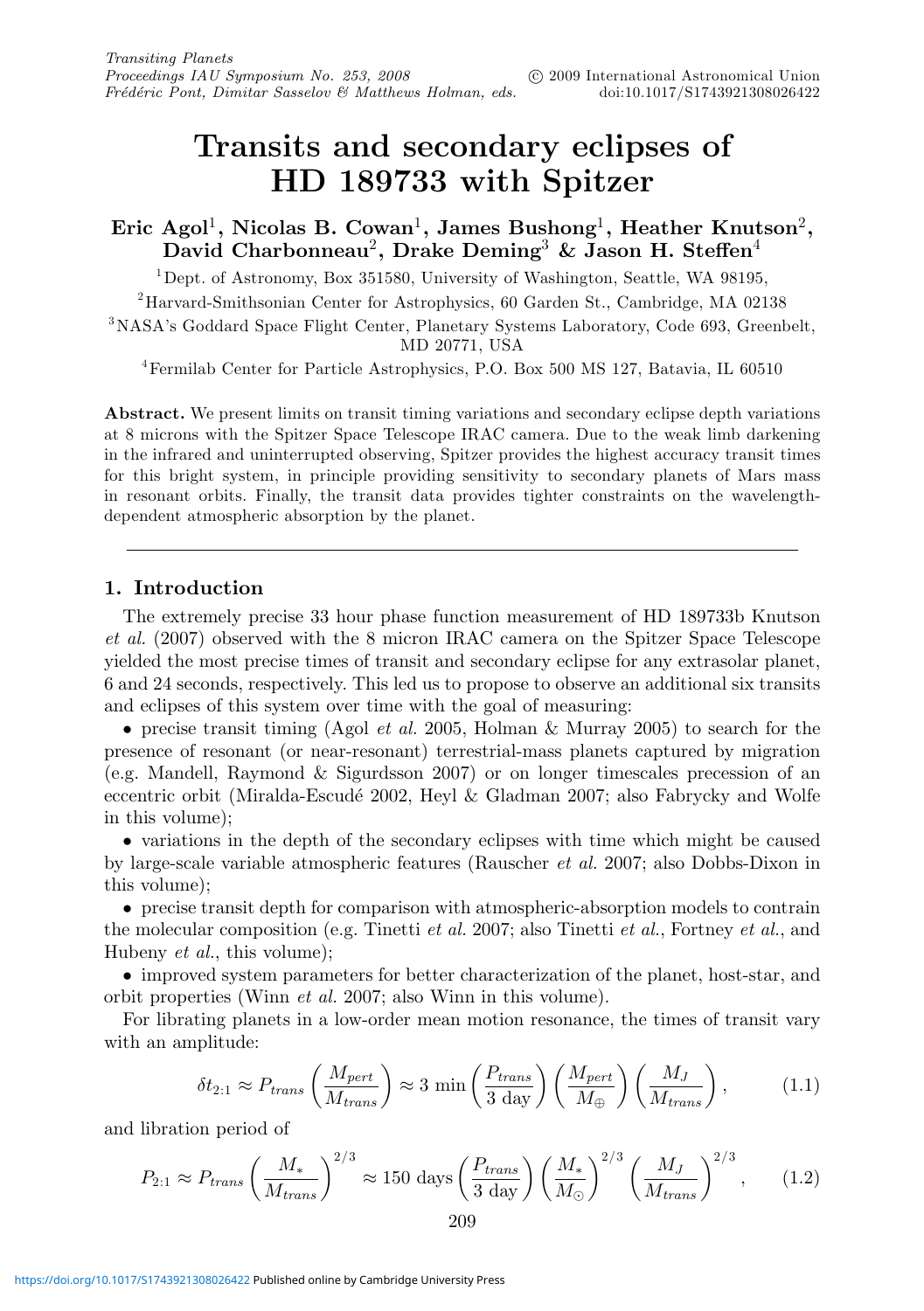where  $M_{\oplus}$ ,  $M_J$ ,  $M_*$  are masses of the Earth, Jupiter, and host star,  $P_{trans}$  is the period of the transiting planet, and the numbers have been estimated for the libration amplitude for planets starting on circular orbits with exact commensurability  $(Agol et al. 2005);$ the actual value depends on the libration amplitude. This timescale requires observations separated by months with  $\approx$  seconds precision in timing, and in principle could be sensitive to Mars-mass planets.

# **2. Data reduction summary**



**Figure 1.** (a) Binned transits with best-fit model (solid red line) assuming no limb darkening for star. Data include error bars. (b) Transits fit with best-fit model with limb darkening (red solid line).

So far Spitzer has observed four transits and four secondary eclipses of HD 189733 for this program with 44,000 exposures of 0.4 second each over 5 hours each. Additionally we re-analyzed the data from Knutson *et al.* (2007). We utilized the IRAC 8 microns as it has been demonstrated to be the most stable IRAC band. Due to the brightness of the host star we made the observations in sub-array mode. We carried out aperture photometry with a 3.5 pixel radius. Due to the small limb-darkening, stable instrument (thanks to the Earth-trailing orbit of Spitzer which leads to stable thermal properties and no occultation of targets by the Earth, as occurs with HST) we obtained 0.5% precision per 0.4 second exposure. In the shot-noise limit we expect a 3-second precision for transit times.

Figure 2 shows a gallery of the transits and secondary eclipses obtained. The strong "ramp" which causes the flux to change by about 1% is a well known feature of the IRAC camera when observing bright sources. We fit the ramp with the function  $a_0 + a_1 (t (t_s) + a_2 \ln(t - t_s)$ , where  $t_s$  is the start of the observation and  $a_{0,1,2}$  are constants. This appears to remove any trace of the ramp in the corrected data. We assign each data point an error bar which equals the scatter in residuals of the data outside of transit/eclipse.

# **3. Transit/eclipse depths and limb darkening**

In two initial fits we include one ephemeris for the transits, one ephemeris for the secondary eclipses, and required all other parameters describing the transits and eclipses to be the same for all 10 transits/eclipses to determine their mean values. We performed one of these fits with stellar limb-darkening set to zero, while for a second fit we allowed the linear coefficient of the stellar limb-darkening to freely vary (in all cases we assume the planet to be uniform in surface brightness). We allowed the ramp parameters to vary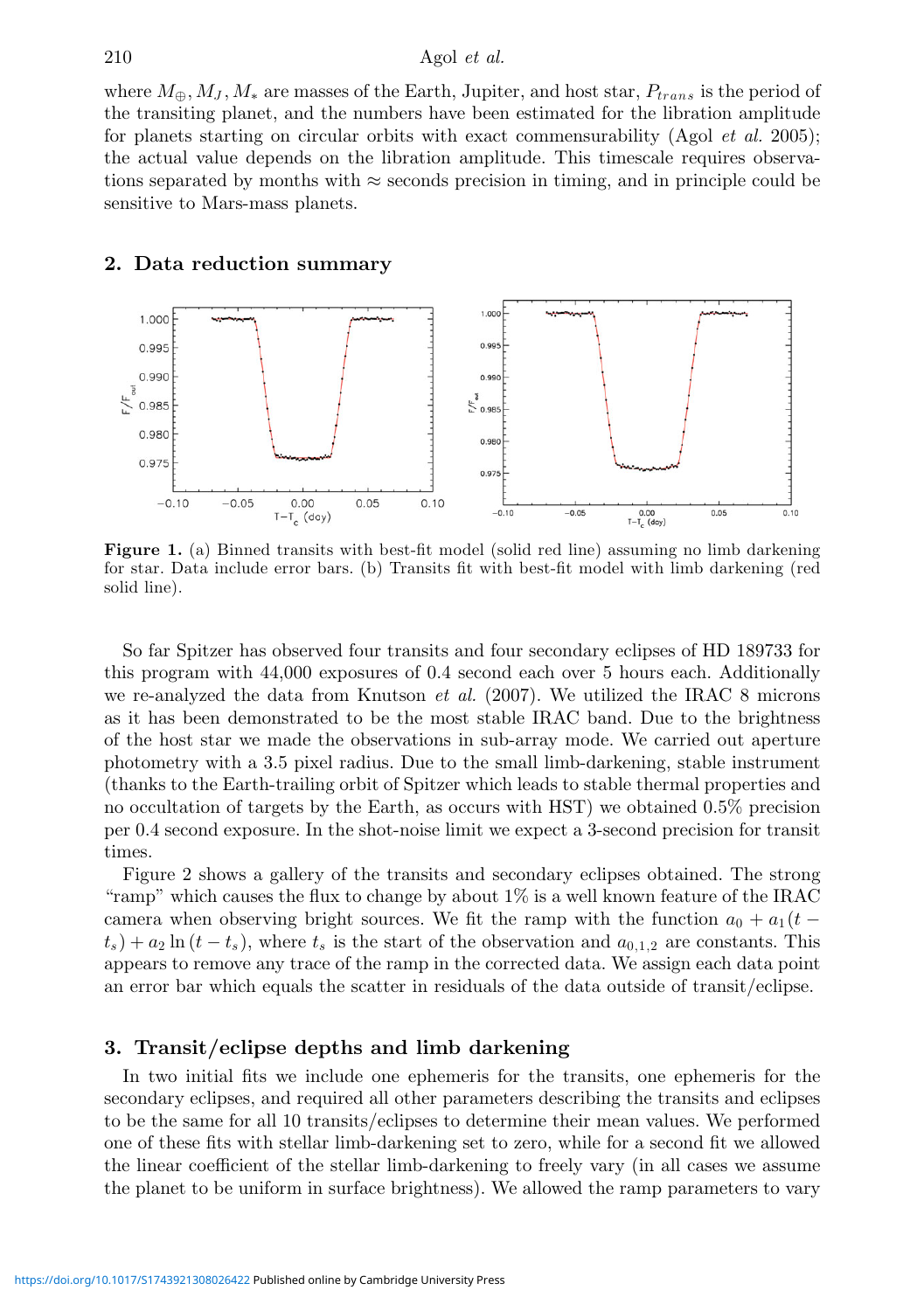

**Figure 2.** Atlas of transits and secondary eclipses obtained at 8 microns with Spitzer. Horizontal axis is time in units of days; vertical axes are photon counts in arbitrary units.

independently for each transit/eclipse. A sum of the five transits corrected for the ramp is shown in Figure  $2(a)$  without limb darkening, and Figure  $2(b)$  with limb darkening. The five secondary eclipses are shown in Figure 3.

Without limb darkening we find a best-fit  $\chi^2 = 232186.8$  for 231508 degrees of freedom (231516 data points with 8 model parameters). With linear limb darkening the  $\chi^2$ improves by  $\Delta \chi^2 = 140$  for 231507 degrees of freedom, with a best-fit limb darkening parameter of  $u_1 = 0.110 \pm 0.015$ ; thus limb-darkening is detected at  $12\sigma$  - this can be seen by eye by comparing Figures  $1(a)$  and  $1(b)$ . This best-fit value for limb-darkening gives a limb-darkening profile which is very close to that predicted by a Kurucz model with parameters appropriate for HD 189733a (effective temperature  $T_{eff}$  = 5000 K and surface gravity  $log[g(\text{cm/s}^2)] = 4.5$ . We find a best-fit planet-star radius ratio of  $R_p/R_* = 0.1558 \pm 0.0002$ , which translates into a best-fit area ratio of 2.427  $\pm$  0.005%, while the best-fit eclipse depth is  $0.347 \pm 0.005\%$  - note that this is a  $72\sigma$  detection of a secondary eclipse! The errors on these parameters (and throughout the rest of the paper) are computed by generating one hundred synthetic data sets from the best fit light curve (for each model) added to the residuals shifted by a random number of data points, re-fitting the model to each synthetic data set, and then taking the standard deviation of the 100 synthetic parameter sets to determine each parameter's error.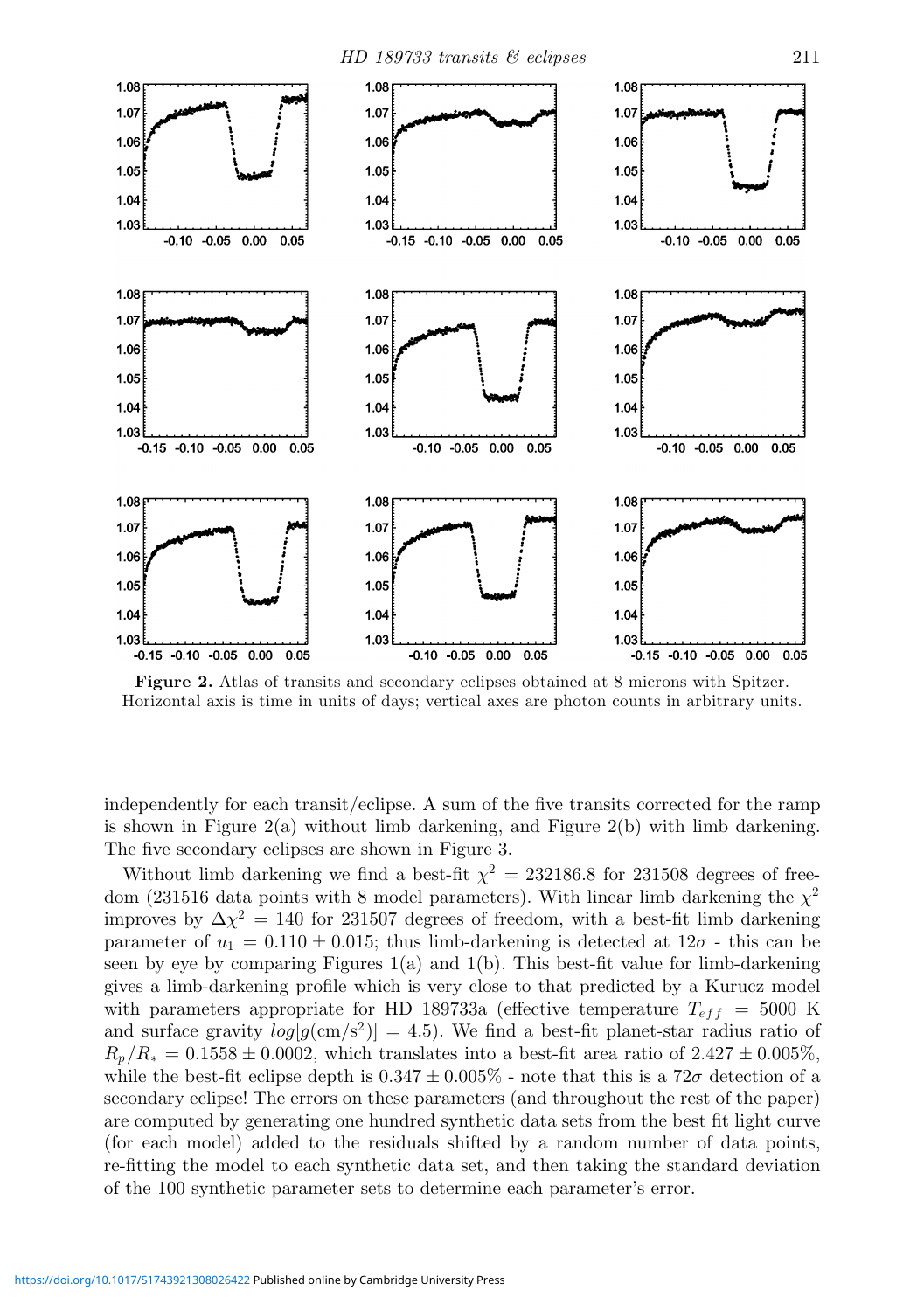

**Figure 3.** Binned data from 5 secondary eclipses with best-fit model (red solid line).

### **4. Ephemeris and Transit Timing Variations**

We have measured the best-fit ephemeris to our data, separately for the transits and eclipses. We find a transit ephemeris of  $T_0 = 2454279.436741 \pm 0.000023$  HJD and  $P =$ 2.21857503 ± 0.00000037 days, while for the eclipses we find T<sup>0</sup> = 2454279.437407 ± 0.000130 HJD and  $P = 2.21857306 \pm 0.00000209$  days, assuming that they occur exactly one half period after primary transit. The periods are consistent within  $1 - \sigma$ , while the central eclipse times differ by  $57 \pm 11$  seconds, indicating that the secondary eclipses occur later. About 31 seconds of this difference can be accounted for by the light travel time across the system, while the other 26 seconds is likely due to a slight orbital eccentricity.

We have performed a second set of fits allowing the central times of transit/secondary eclipse to vary. The transit timing variations are plotted in Figure 4 for the transits and secondary eclipses, compared to the best-fit transit ephemeris (and assuming that the secondary eclipse is offset by  $1/2$  an orbit). We find no significant deviations from a uniform period by more than 5 seconds for either the transits or secondary eclipses; once the final four data sets are obtained, we will carry out a more detailed analysis. Miller-Ricci *et al.* in this volume also present new transit-timing data for this system.

# **5. Eclipse Depth Variation**

In a third set of fits we held the ephemerides fixed, but allowed the depths of secondary eclipse to vary. Figure 5 shows the variations in the five observed eclipse depths in units of the flux of the star. We find that the fractional variations in the eclipse depth are smaller than about 10%; this is about the level of variation predicted by Rauscher *et al.* (2007). A fit to the eclipse depths assuming a constant depth gives a  $\chi^2 = 6$  for 4 degrees of freedom (5 eclipses minus one free parameter, the mean eclipse depth). Once the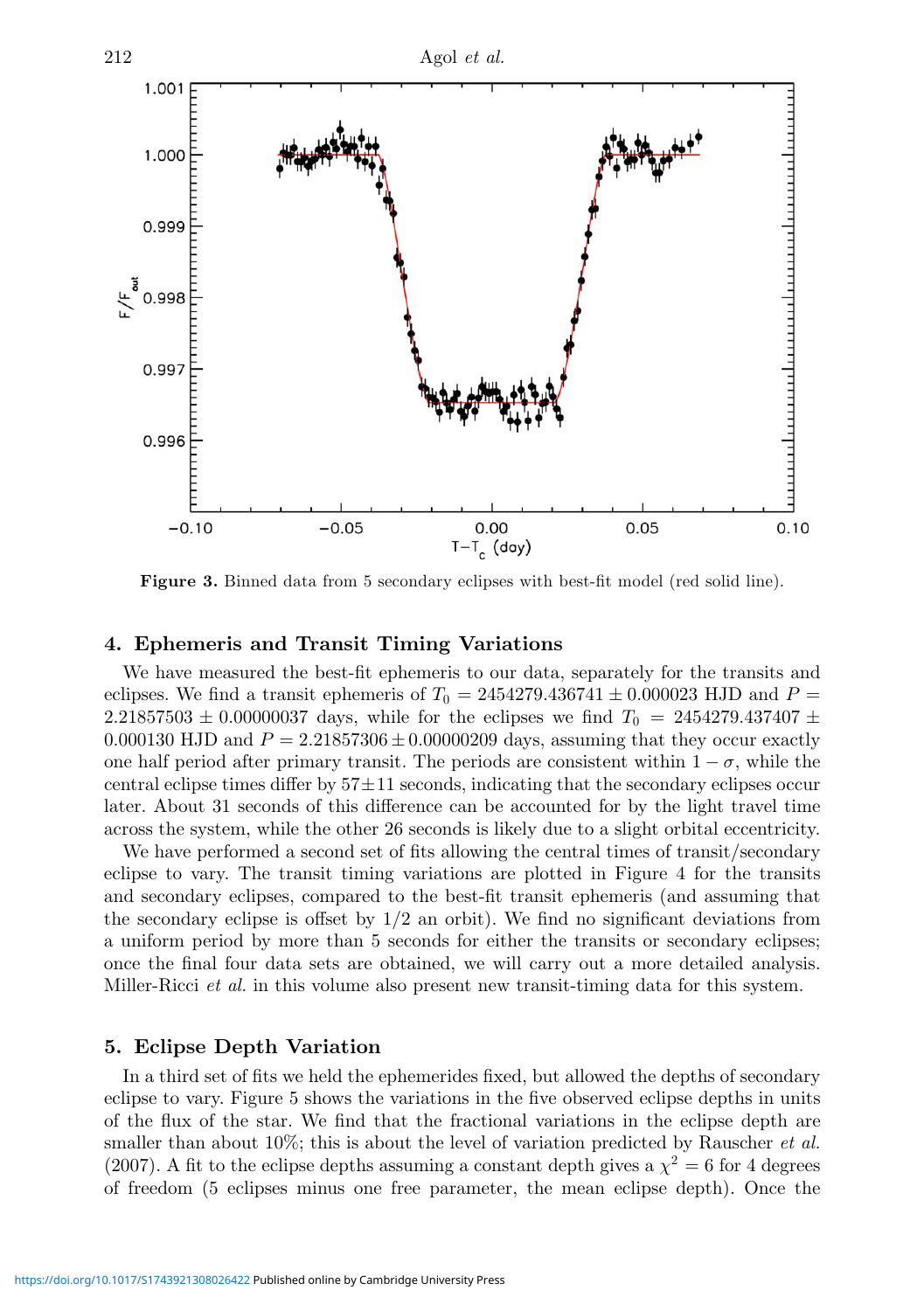

**Figure 4.** Observed minus calculated (O-C) transit times for the five primary transits (black data points with small error bars) and the five secondary eclipses (black data points with larger error bars), compared to the ephemeris measured by fitting just the primary transits (red solid line) with uncertainties (red dotted lines). The ephemeris from fitting the secondary eclipses is shown as a thick blue solid line, with dashed blue lines showing the uncertainty in slope. Diamond green data points are transits from Pont et al. (2007) measured with Hubble Space Telescope with similarly sized error bars to our data.

final two secondary eclipse observations are obtained (in June and July 2008), a more comprehensive analysis of the limits on secondary eclipse depth variation will be carried out.

#### **6. Transit spectroscopy**

The depth of primary transit we have obtained contains five times as much data as that in Knutson *et al.* (2007), providing more precise constraints on the spectral energy distribution in the mid-infrared. We have combined this data point with transit depths measured by Pont *et al.* (2008) in the optical with HST, Swain *et al.* (2008) in the near-infrared with HST, Beaulieu *et al.* (2008) at 3.6 and 5.8 microns with IRAC, and Knutson *et al.* (2008) at 24 microns with MIPS (also Knutson *et al.*, these proceedings). The data are plotted in Figure 6 along with the best-fitting model of Tinetti et al. (2007) which does not have enough methane to fit the near-infrared data. We find that our 8 micron data point lies above the Tinetti model; as the 8-micron band covers a region in which methane absorption is quite strong ( $\sim 10^{20}$  cm<sup>2</sup> per molecule), the model may be brought back into agreement with the data with a higher abundance of methane, as is already required by the near-infrared data (Swain *et al.* 2008). It also clear that the model is a poor fit to the optical data; the fit may be improved by including Rayleigh scattering (Lecavelier des Etangs et al. 2008, and this volume).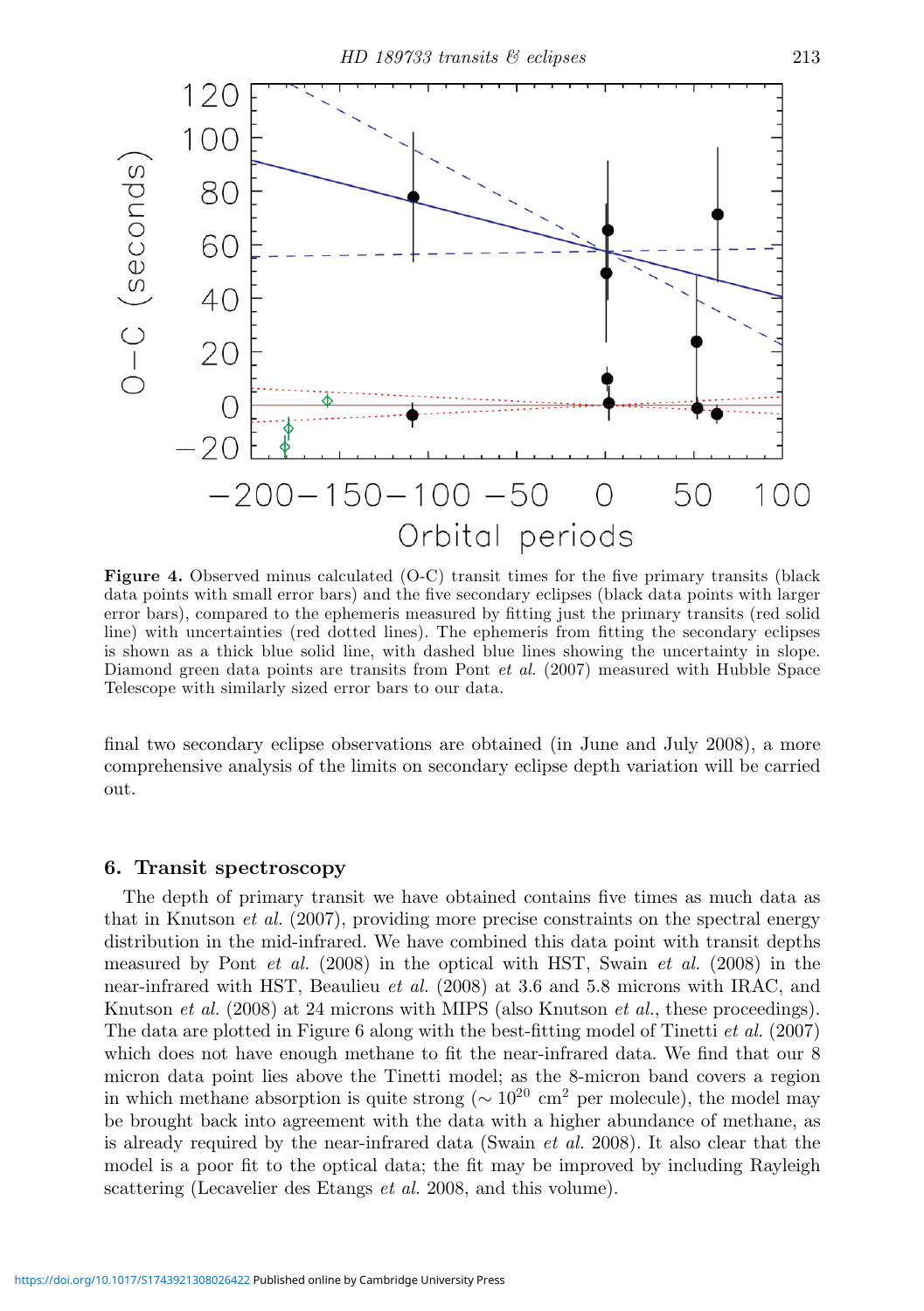

**Figure 5.** Changes in eclipse depths; cyan line is mean of 5 eclipses  $(0.347\%)$ .



**Figure 6.** Compilation of data on transit depths of HD 189733. Solid (red) curve is a binned version of a model from Tinetti et al. (2007); horizontal lines (black) are the mean of this model over the bandwidths of each of the crosses (blue), which indicate  $1-\sigma$  error bars.

# **7. Conclusions**

The five transits we have observed are consistent with no transit timing variations greater than 5 seconds. The five secondary eclipses are consistent with no eclipse depth variations at greater than the 10% level. From just an analysis of the lightcurves we can place constraints on the eccentricity and longitude of periastron:  $|e \cos \omega| = 0.0002 \pm$